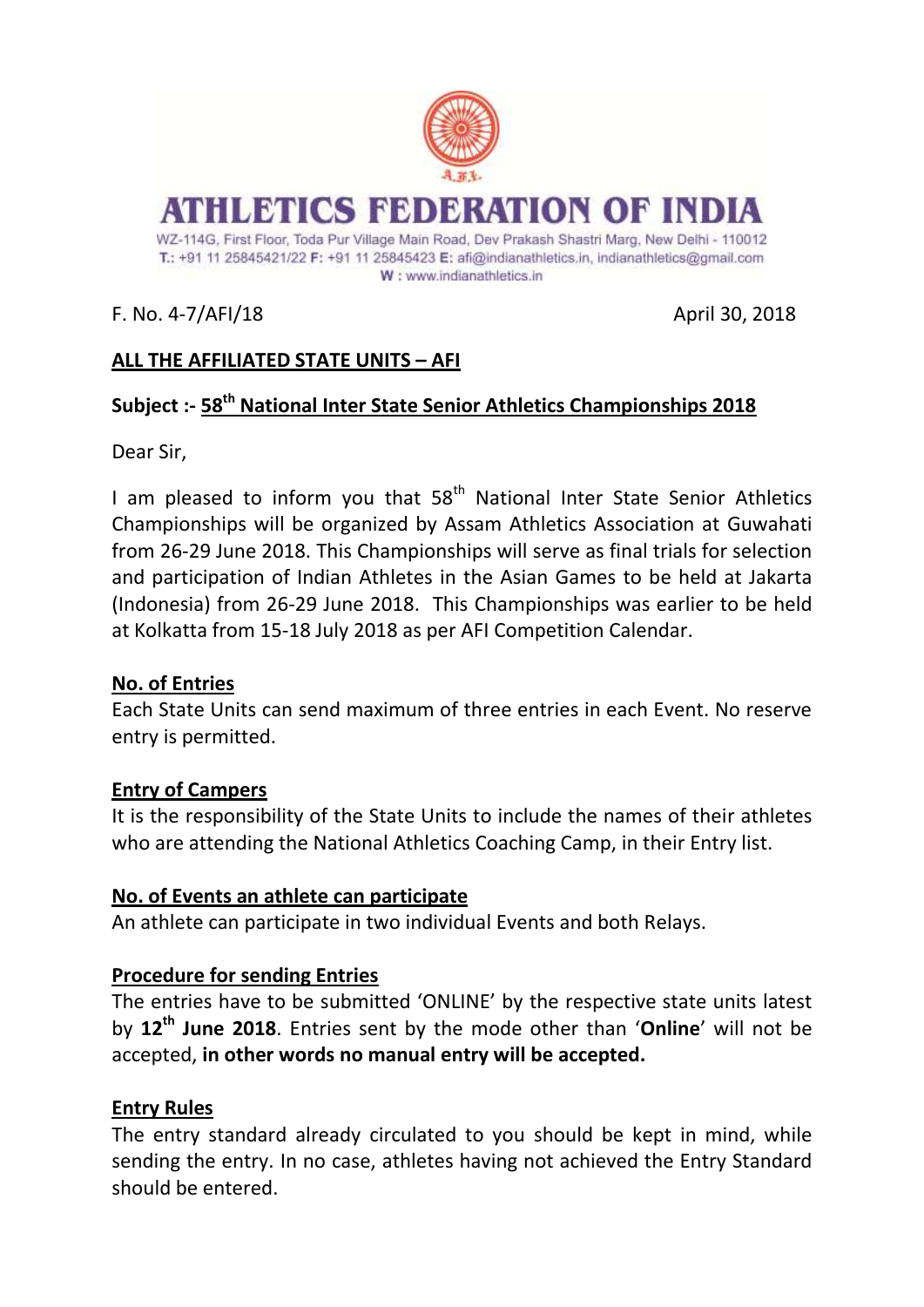The State which has no athlete meeting the entry standard may enter one unqualified Male and one Female athlete. Athletes will not be allowed to participate if his/her confirmation is not given by the Manager/Coach.

If an athlete fails to participate in an event after giving the confirmation, he/she will not be allowed to participate in the subsequent event(s) of the championships.

## **March Past**

It is mandatory for all athletes to participate in March Past. Defaulting athletes will not be allowed to participate in the Championships.

Managers/Coaches must bring the State Flag for March Past. Managers should attend the Managers' Meeting at the venue and time as intimated by the organizers.

### **Dope Test**

Dope Tests will be conducted by NADA during the Championships. It may be ensured that the athletes who stand debarred due to dope are not included in the Entry List.

### **Call Room**

Athletes are required to report in the Call Room. Any athlete reporting directly at the Competition Area will not be allowed to participate.

#### **Victory Ceremony**

Managers/Coaches should ensure that their athletes report for Victory Ceremony immediately after the announcement is made in this regard. Medals may not be given to athletes, who do not report for Victory Ceremony.

- **Equipment** IAAF/ AFI approved equipment will only be used during the Championships.
- **Best Athlete**  Best athlete will be selected on 'Points Basis' referring to IAAF/AFI- All EventsScoring Table.

### **Team Championships**

The Championships will be worked out on 'Points Basis' for 1-6 positions i.e. 7,5,4,3,2,1.

### **Participation Certificates**

Participation Certificates will be issued to only those athletes, who actually participate and meet the entry standard. You are, therefore, requested to send entry of only those athletes, who meet the entry standard.